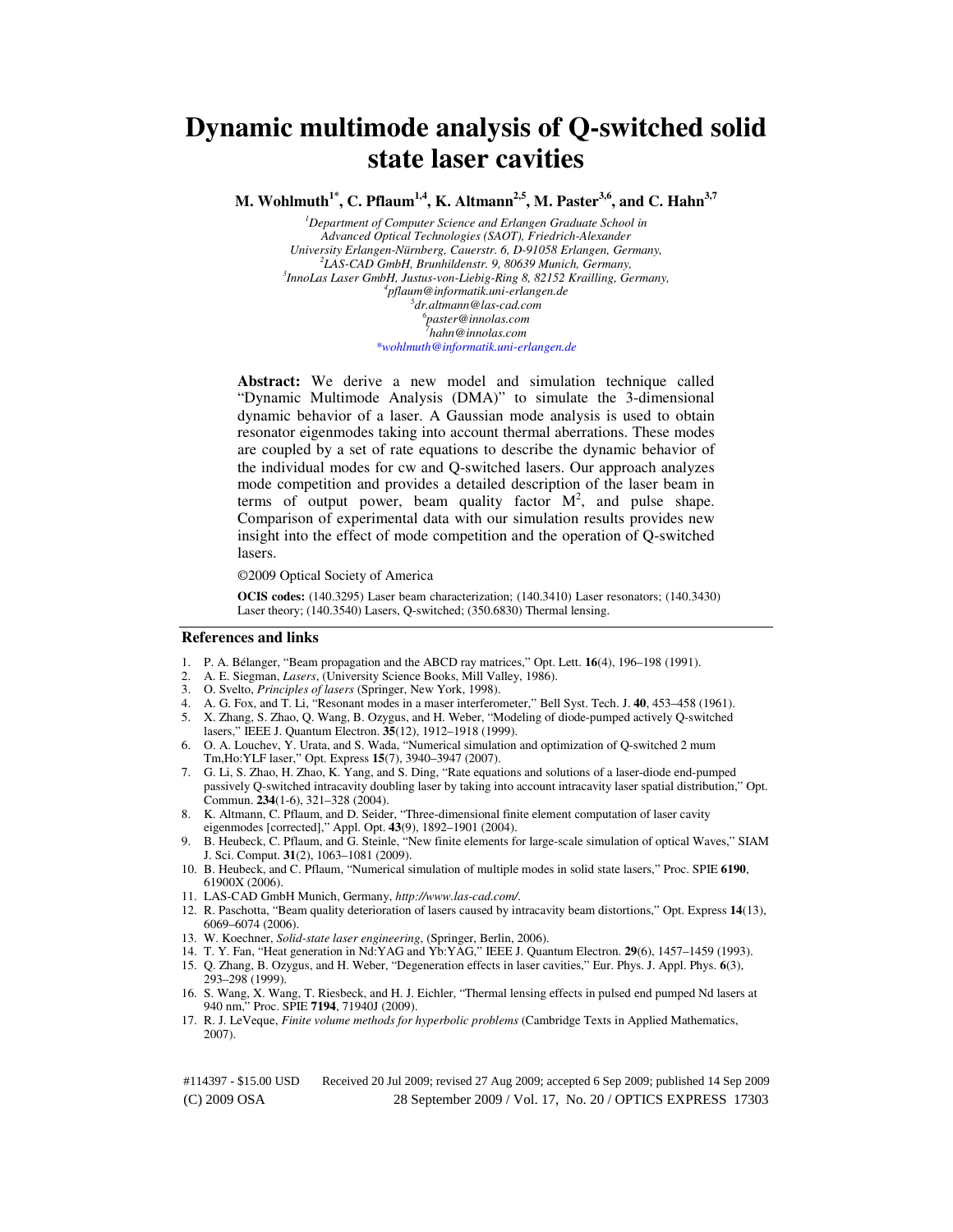- 18. E. Hairer, and G. Wanner, *Solving ordinary differential Eqs. (2): Stiff and differential-algebraic problems*, (Springer, Berlin, 1996).
- 19. A. E. Siegman, and S. W. Townsend, "Output beam propagation and beam quality from a multimode stablecavity laser," IEEE J. Quantum Electron. **29**(4), 1212–1217 (1993).
- 20. International Organization for Standardization EN ISO 11146:2000 and EN ISO 11146:1999," Laser and laserrelated equipment. Test methods for laser beam parameters. Beam width, divergence angle and beam propagation factor," (ISO, Geneva, 2000).
- 21. F. Träger, *Springer Handbook of Lasers and Optics* (Springer, Berlin, 2007), Chap. 11.2.
- 22. J. J. Degnan, "Theory of the Optimally Coupled Q-Switched Laser," IEEE J. Quantum Electron. **25**(2), 214–220 (1989).
- 23. R. B. Kay, and D. Poulios, "Q-Switched Rate Equations for Diode Side-Pumped Slab and Zigzag Slab Lasers Including Gaussian Beam Shapes," IEEE J. Quantum Electron. **41**(10), 1278–1284 (2005).

#### **1. Introduction**

The performance of a laser depends on the complicated interaction of a number of physical effects such as dynamic behavior of population inversion, thermal lensing, and mode competition. For successful resonator design, accurate simulations which provide a quantitative understanding of these effects are important. So far, mainly two methods are used to model solid state laser resonators: the Gaussian mode approach [1,2] in combination with scalar rate equations [2,3], and the beam propagation method (BPM) based on the Fox and Li principle [4].

The Gaussian mode approach is most common, but in its present use it is not able to predict mode superposition and competition. The latter means that different transverse modes simultaneously overlap with the gain distribution in the active medium and are amplified depending on their relative intensity and the resulting gain saturation (see Chapter 25.4 in [2]). Therefore, for approaches which do not include this effect, it is necessary to know the beam structure in advance to solve the rate equations. In less complicated cases, such as fundamental mode operation, such approaches have been used to predict pulse duration and peak power of a Q-switched laser [2,5,6] including passive Q-switching and intra-cavity frequency conversion [7]. However, a detailed time-dependent analysis of pulse shape and beam structure could not be carried through.

The BPM approach basically is a time-independent approach. Since just one wave front is propagated forth and back in the cavity, the full 3D interaction of the electrical field with the laser active medium cannot be analyzed dynamically. Attempts to propagate several wave fronts simultaneously are computationally elaborate.

In this paper we present a new approach using a "Dynamic Multimode Analysis" to compute mode superposition and competition, laser output power, beam quality, and pulse shape. For this purpose the common set of rate equations is extended to a set of multimode rate equations, which involves specific rate equations for the individual transverse modes being excited in the cavity. Using this extended set of rate equations, we describe the optical wave as a dynamic superposition of several eigenmodes. For the computation of these eigenmodes we considered two options, both of them taking into account thermal effects by a thermal finite element analysis (FEA) using absorbed pump power density and cooling configuration as input.

The most accurate approach to compute the eigenmodes is a FEA of the electromagnetic field in the cavity. In [8,9] it was explained how such a FEA can be accomplished. However, this approach is connected with a high numerical effort. Therefore, to reduce the computational time, we used a Gaussian mode approach in combination with a transverse parabolic fit applied to the 3D results of the thermal FEA. The results, presented in Section 4, show that this already leads to reliable results for end pumped laser systems. A set of multimode rate equations was first presented in [10] where the required assumptions were discussed on a more mathematical level. The current work is a further development of this idea applied to real laser cavities, including thermal lensing and Q-switching. All computations have been implemented and performed in LASCAD [11].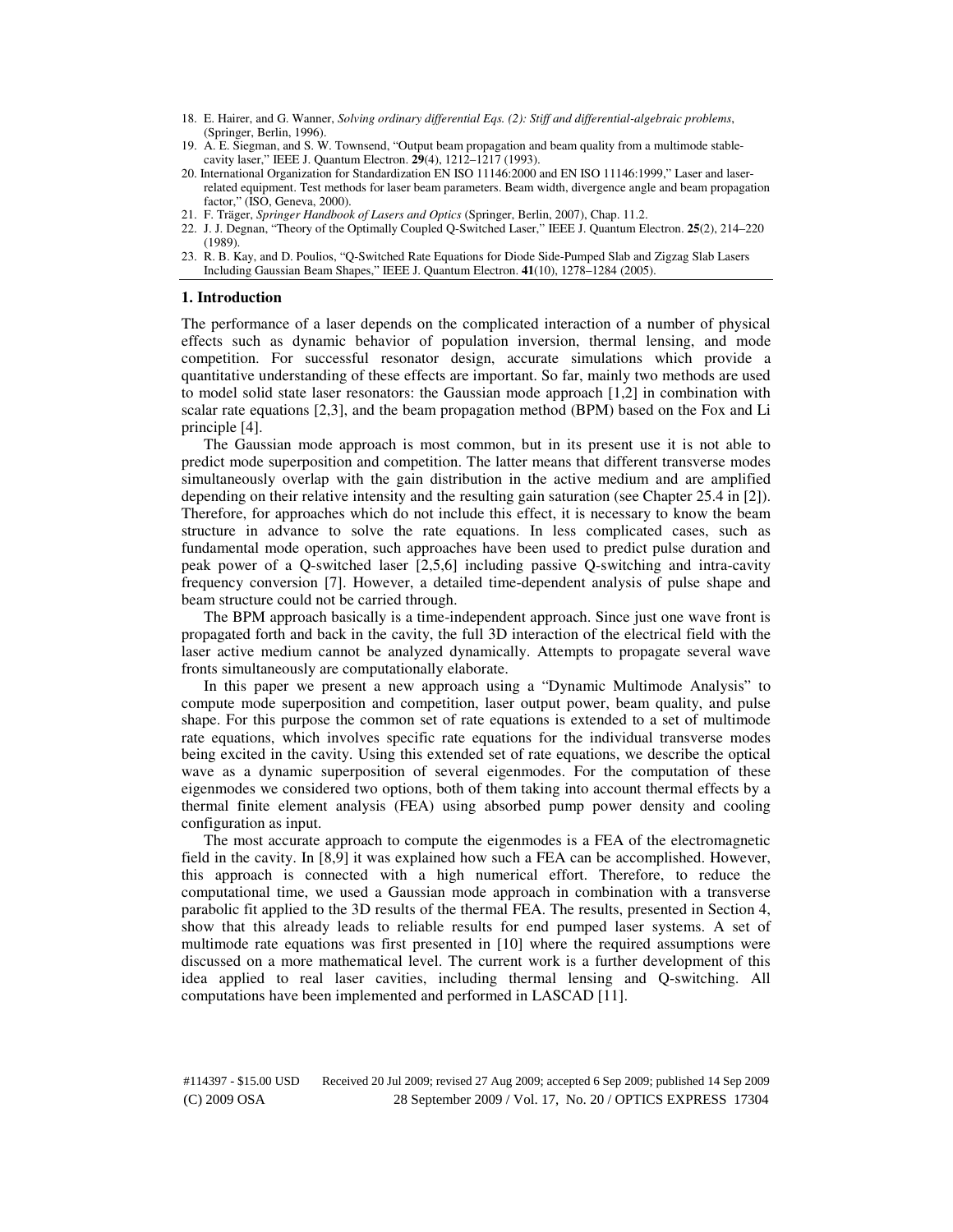## **2. Model**

## *2.1 Definitions*

Let us assume that  $\Omega = \Omega_{2D} \times [0, l_{res}]$  is the domain of a laser resonator with length  $l_{res}$  (see Fig. 1). Furthermore, let  $\Omega_a$  be the domain of the active medium, i.e. the laser crystal. The length and the refractive index of the active medium are denoted by  $l_{cryst}$  and  $n_{cryst}$ .



Fig. 1. Resonator sketch.

In case of a Q-switched laser, let  $\Omega_q$  be the domain of the Q-switch,  $l_q$  its length, and  $n_q$ its refraction index. To describe our model, we use the following abbreviations:

- speed of light in vacuum: c,
- optical path length of the resonator:  $l_{opt} = (n_{cryst} 1)l_{cryst} + (n_q 1)l_q + l_{cryst}$
- round trip time:  $\tau_r = \frac{2l_{opt}}{r}$ *r l*  $\tau_r = \frac{-\omega_{pt}}{c}$ ,
- reflectivity of the output mirror:  $r_r$ ,
- output reflection rate:  $R = -\log(r_r)$ ,
- round trip loss:  $L_{\text{trip}}$ ,
- (logarithmic) resonator loss:  $L_{Res} = L_{trip} + R$ ,
- stimulated emission cross section:  $\sigma$ ,

• resonator life time: 
$$
\tau_c = \frac{\tau_r}{L_{Res}}
$$
,

- fluorescence decay time of the upper laser level:  $\tau_f$ ,
- doping density of ions which are responsible for the laser process:  $N_{tot}$ ,
- space-dependent pumping rate:  $R_p(\vec{x})$ .

Note that in case of Q-switching,  $\tau_c$  is a time-dependent function. Furthermore,  $\tau_c$  can be used to describe different kind of losses in the resonator, like losses caused by apertures or Gaussian output mirrors. This will be explained in a subsequent paper.

*2.2 Space-dependent rate equations* 

## 2.2.1 Rate equations for general field distributions

In case of a 4-level laser system, the dynamic behavior of the laser usually is described by the following rate equations for the population inversion density  $N(t, \vec{x})$  and the total photon number in the cavity  $\Phi(t)$  [3]: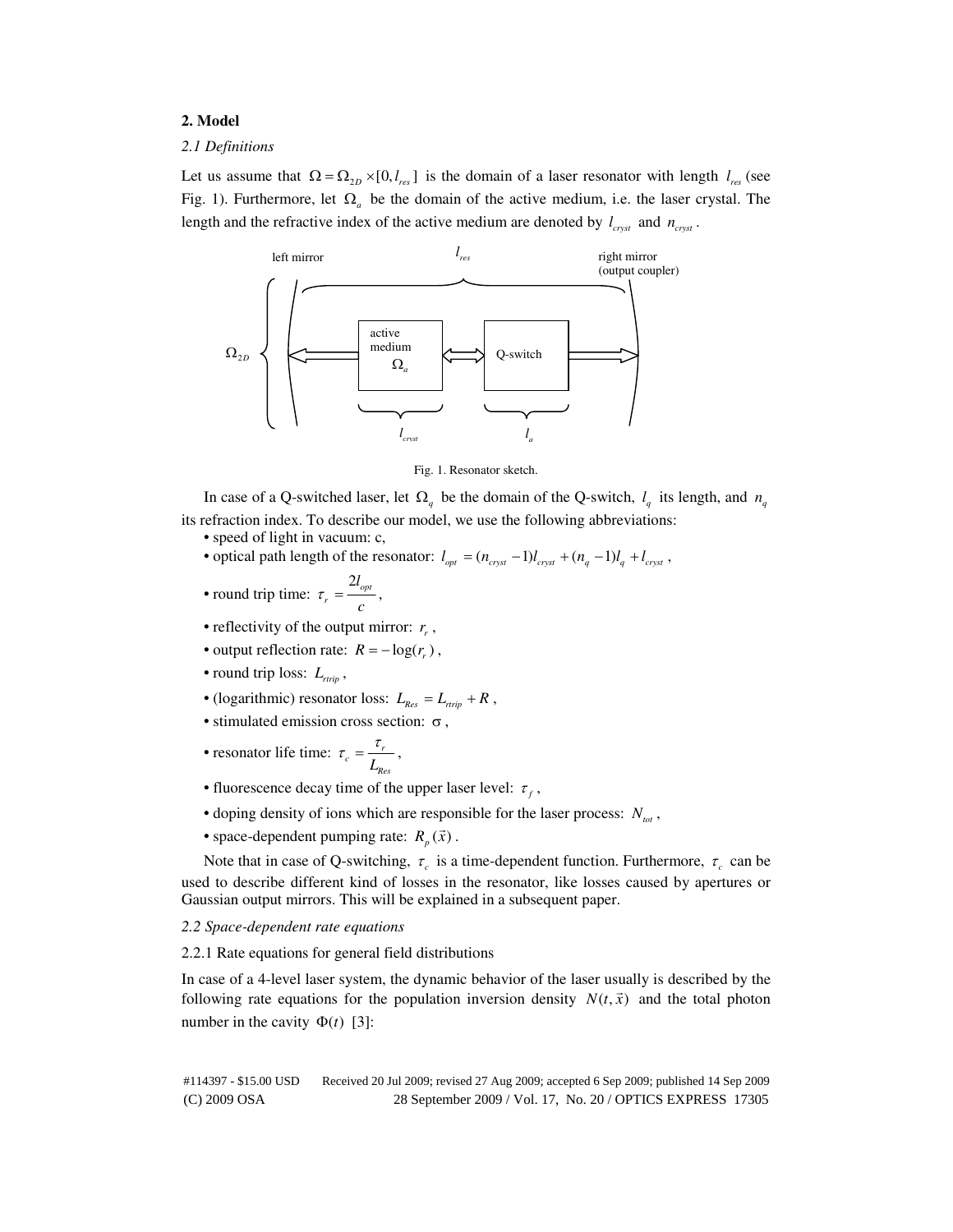$$
\frac{\partial N(t,\vec{x})}{\partial t} = -W(t,\vec{x})N(t,\vec{x}) - \frac{N(t,\vec{x})}{\tau_f} + R_p(t,\vec{x})\frac{(N_{tot} - N)}{N_{tot}},\tag{1}
$$

$$
\frac{\partial \Phi(t)}{\partial t} = \int_{\Omega_a} W(t, \vec{x}) N(t, \vec{x}) dV - \frac{\Phi(t)}{\tau_c}.
$$
 (2)

The interaction between the optical wave and the active laser material is determined by the The interaction between the optical<br>stimulated emission  $W(t, \vec{x})$  given by

$$
W(t, \vec{x}) = \frac{\sigma c}{n_{\text{crys}} \hbar \omega} \rho(t, \vec{x}),
$$
\n(3)

where  $\rho(t, \vec{x})$  denotes the energy density. The photon number  $\Phi(t)$  and the energy density  $\rho(t, \vec{x})$  are connected by

$$
\Phi(t) = \frac{1}{\hbar \omega} \int_{\Omega} \rho(t, \vec{x}) d\vec{x} . \tag{4}
$$

The rate Eqs. (1) and (2) provide a comprehensive description of laser dynamics if the energy density  $\rho(t, \vec{x})$  is known. However, it is not possible to compute  $\rho(t, \vec{x})$  by these equations.

In this paper, we propose to solve this problem by a "Dynamic Multimode Analysis" assuming that the electric field consists of an incoherent superposition of transverse resonator eigenmodes. For this approach, we cannot use so-called "cold resonator modes" [12], but we must include aberrations due to temperature dependent modification of the refractive index and deformation of the active crystal. These effects are known as thermal lensing, and have a major influence on resonator stability and beam quality power [13,14].

In the next section we describe how the thermally induced phase distortions are taken into account by a Gaussian mode approximation.

#### 2.2.2 Computation of resonator eigenmodes

The resonator eigenmodes needed for the "Dynamic Multimode Analysis" can be computed by different methods. As already mentioned in the introduction, the most accurate, but numerically elaborate, method is a finite element analysis (FEA) [8,9]. This FEA approach can take into account aberrations in a general way using the full 3D information about the thermally induced distortions of the refractive index and the deformation of the crystal. This information can be computed by a finite element analysis of the thermal load and the resulting deformation of the crystal.

However, for this paper we used a much more straightforward method as described in the LASCAD program manual [11]. This method uses a FEA for the computation of the thermal distortion in combination with a parabolic fit. Such a fit is necessary because an ABCD analysis cannot be applied to general refractive index distributions and interfaces. Therefore, we approximate the crystal by a set of short Gaussian ducts together with curved interfaces at both ends of the crystal. To this end, the crystal is subdivided into short sections along the axis, as shown in Fig. 2, and every section is considered to be a Gaussian duct (see Chapter 20.3 in [2]).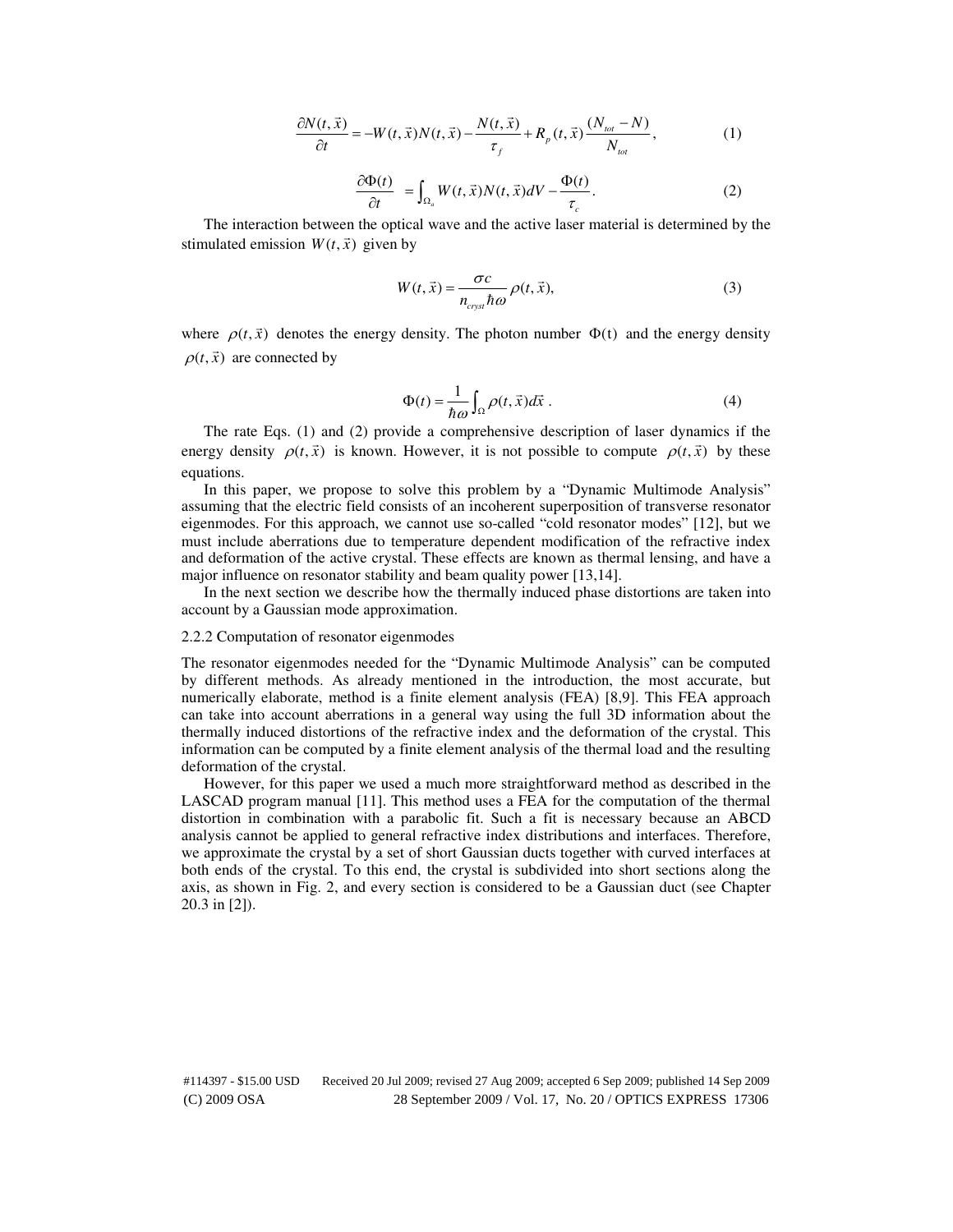

Fig. 2. Crystal decomposition in several Gaussian ducts.

The elements of the ABCD matrices describing each short duct are computed by the use of a parabolic fit for the thermally induced refractive index distribution. Similarly, ABCD matrices are computed for the deformed end faces of the crystal. In this way it is possible to compute an ABCD matrix for the full round trip which takes into account thermal aberrations in a good approximation [8].

2.2.3 Accounting for anti-reflection coatings in the computation of the energy density

The ABCD matrix algorithm delivers the transverse shape of the modes. In order to use them in the rate equations, it is important to consider how the propagating intensity changes at interfaces between different media. Since in laser resonators those interfaces usually are antireflective coated, the Poynting vector passes unchanged. Accounting for the different speed of light in the media, this delivers at the interface position  $z<sub>i</sub>$ 

$$
\rho_{\text{cryst}}(t, x, y, z_1) = n_{\text{cryst}} \rho_{\text{out}}(t, x, y, z_1),
$$
\n(5)

where  $\rho_{crxt}$  is the energy density in the crystal, and  $\rho_{out}$  denotes the energy density outside the crystal. Thus, by Eq. (5), the energy density is proportional to the refractive index  $n(z)$ along the resonator axis. To take this fact into account, let  $u(\vec{x},t)$  be the transversely normalized field shape as it is obtained by a standard Gaussian mode analysis. That means that the integral of  $|u(\vec{x}, t)|^2$  over the transverse directions equals 1. Then, the energy  $\rho(t, x)$ can be written as

$$
\rho(t,\vec{x}) = \frac{\Phi(t)n(z)}{V_{\text{eff}}} \hbar \omega |u(t,\vec{x})|^2. \tag{6}
$$

Here, Eq. (4) is used to compute the effective mode volume  $V_{\text{eff}}$  by

$$
V_{\text{eff}} = \int_{\Omega} n(z) |u(t, \vec{x})|^2 d\vec{x} . \tag{7}
$$

Note that the transverse normalization of the field shape  $u(\vec{x}, t)$  leads to a value  $V_{ef}$ independent of time.

Due to the anti-reflection coating, both Eq. (6) and Eq. (7) are proportional to the refractive index and not to its square value as in the case of an uncoated interface. Therefore, at an anti-reflective coated interface, the transverse electric field is discontinuous which must be taken into account in the derivation of rate equations. In the literature, sometimes this fact is not considered explicitly [3].

#### *2.3 Dynamic Multimode Analysis*

Let us now derive the rate equations of the "Dynamic Multimode Analysis". For this, we rewrite Eq.  $(2)$  using Eq.  $(3)$  and Eq.  $(6)$ :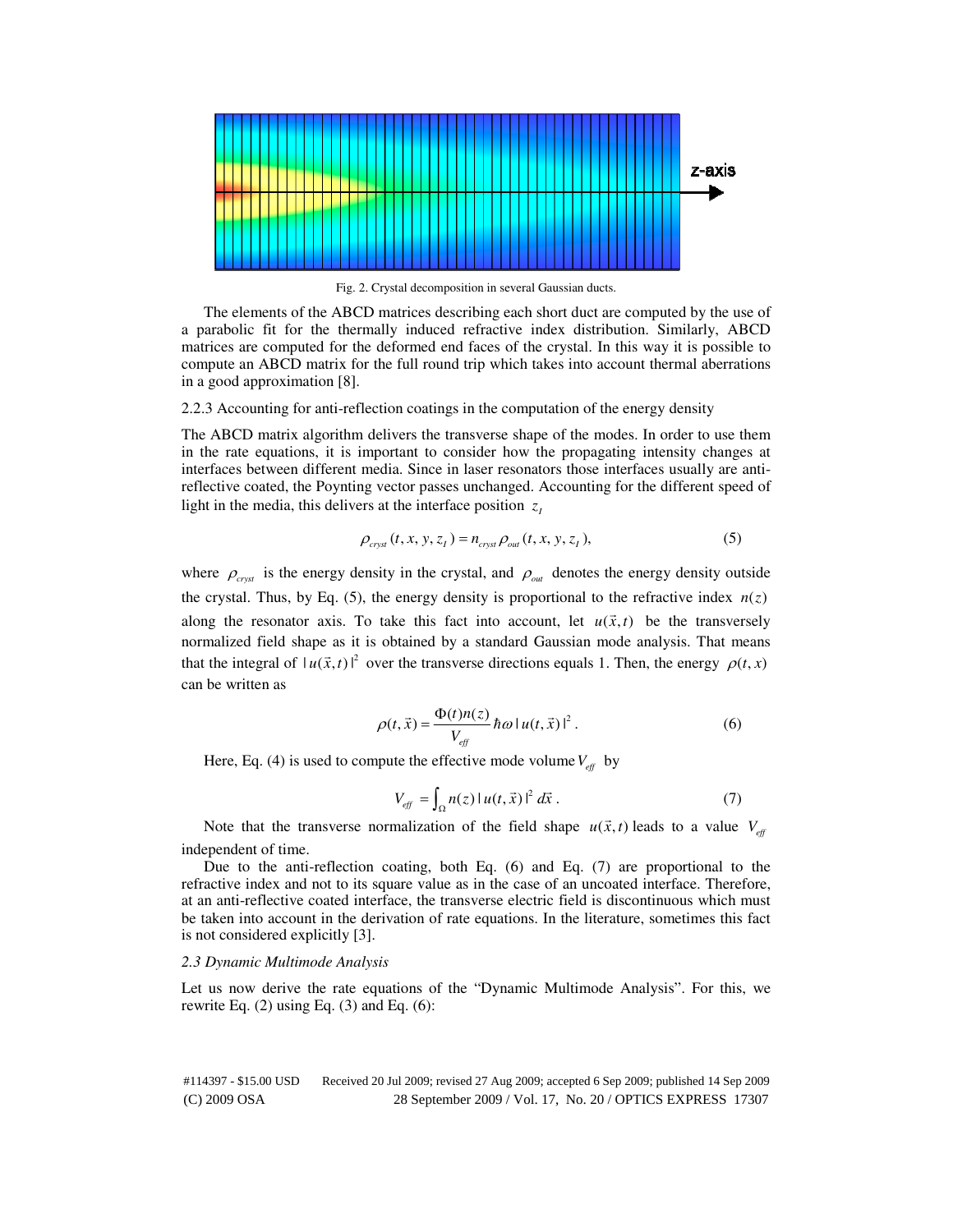$$
\frac{\partial \Phi(t)}{\partial t} = \frac{\sigma c}{V_{\text{eff}}} \Phi(t) \int_{\Omega_a} N(t, \vec{x}) |u(t, \vec{x})|^2 d(\vec{x}) - \frac{\Phi(t)}{\tau_c}.
$$
 (8)

To approximate the optical wave in the cavity, a set of orthogonal resonator eigenmodes is coupled by space-dependent rate equations. Then, the main model assumptions of the DMA are as follows:

#### **Assumption 1**

Each eigenmode oscillates independently. This has the following consequences:

1. Rate Eq. (8) independently holds for each eigenmode.

2. The optical wave is considered to be an incoherent superposition of the excited eigenmodes. Therefore, the overall energy distribution  $p(t, x, y, z)$  is obtained as the sum of the energy distributions of the individual eigenmodes.

$$
\rho(t, \vec{x}) = \sum_{i=1}^{M} \rho_i(t, \vec{x}). \tag{9}
$$

3. Integrating the above equation and using Eq. (4), we obtain that the overall number of photons is given as the sum of the photons oscillating in each eigenmode:

$$
\Phi(t) = \sum_{i=1}^{M} \Phi_i(t). \tag{10}
$$

It was explained in [10] that Assumption 1 holds, at least in the sense of a spatial average or a temporal mean value. This guarantees correct prediction of the average output power in the cw case. Deterioration of laser beam quality due to degenerated mode frequencies and coherent mode superposition was discussed in [12] and [15]. According to [12], coherent resonances can be avoided in well designed lasers.

In addition to mode competition, in this paper, we are mainly interested in actively Qswitched lasers with pulse interval shorter than the thermal relaxation time or in cw lasers. For these lasers an analysis of the transient thermal lens shows that one can assume a steady-state thermal lens [13,16]. Therefore, we assume the following:

#### **Assumption 2**

The Gaussian mode shapes  $u_i(t, \vec{x}) = u_i(\vec{x})$  do not change in time. Therefore the energy density  $\rho_i$  of the individual modes can be computed by

$$
\rho_i(t,\vec{x}) = \frac{\Phi_i(t)n(z)}{V_{\text{eff}}} \hbar \omega \, |u_i(\vec{x})|^2. \tag{11}
$$

An immediate consequence of Assumption 2 is that any changes of the laser beam shape occur due to mode competition.

Using Eq. (9) and Eq. (11), the stimulated emission  $W(t, \vec{x})$  defined by Eq. (3) can be rewritten as

$$
W(t, \vec{x}) = \frac{\sigma c}{V_{\text{eff}}} \sum_{i=1}^{M} (\Phi_i |u_i|^2).
$$
 (12)

The above assumptions yield the main equations of the DMA using M modes

$$
\frac{\partial \Phi_i}{\partial t} = \frac{\sigma c}{V_{\text{eff}}} \Phi_i \int_{\Omega_a} N |u_i|^2 d(\vec{x}) - \frac{\Phi_i}{\tau_c},
$$
\n(13)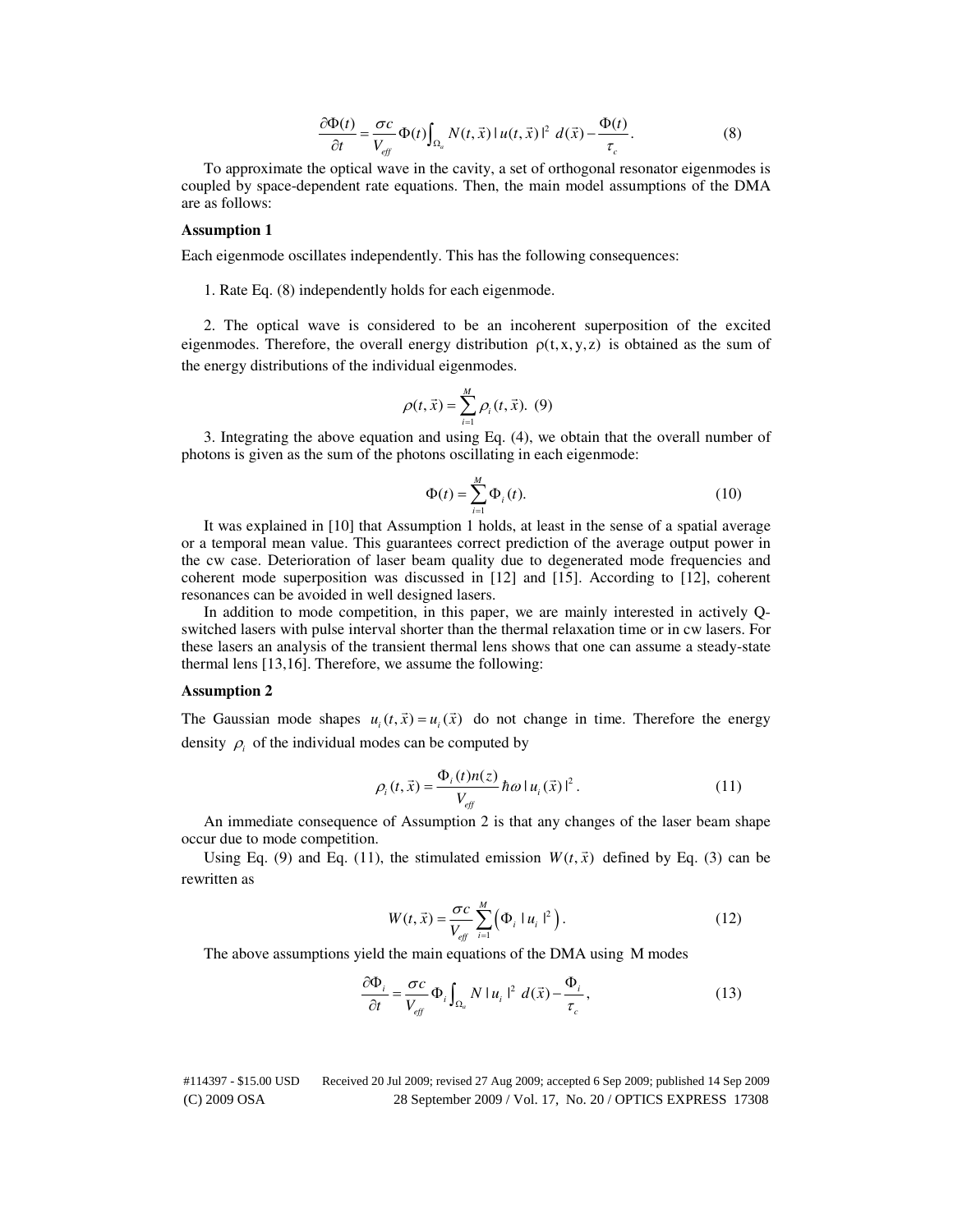$$
\frac{\partial N}{\partial t} = -\frac{\sigma c}{V_{\text{eff}}} N \sum_{i=1}^{M} \left( \Phi_i \mid u_i \mid^2 \right) - \frac{N}{\tau_f} + R_p \frac{(N_{\text{tot}} - N)}{N_{\text{tot}}},\tag{14}
$$

where  $i = 1, ..., M$ . According to Assumption 1, Eq. (13) follows by applying Eq. (8) to each eigenmode separately. Equation (14) immediately follows by Eq. (1) and Eq. (12). The overall number of photons  $\Phi$  can be computed by Eq. (10).

### *2.4 Numerical discretization*

A time-dependent and 3-dimensional simulation of several Gaussian modes requires the numerical discretization of Eq. (13) and Eq. (14). To discretize these equations, we apply a finite volume discretization on a finite volume grid of cells  $c<sub>i</sub>$ , where

$$
I = (l, j, k); \quad l, j = 1, \dots, m_{x,y}; \quad k = 1, \dots, m_z.
$$
 (15)

Here  $m_{x,y}$  and  $m_z$  are the number of grid points in xy − direction and *z* − direction, respectively [17]. The finite volume discretization leads to the following set of ordinary differential equations:

$$
\frac{\partial \Phi_i}{\partial t} = \frac{\sigma c}{V_{\text{eff}}} \Phi_i \sum_j N_j \int_{c_j} u_i \vert^2 d(\vec{x}) - \frac{\Phi_i}{\tau_c}, \qquad (16)
$$

$$
\frac{\partial N_I}{\partial t} = -\frac{\sigma c}{V_{\text{eff}}} N_I \sum_{i=1}^M \left( \Phi_i \int_{c_I} \left| u_i \right|^2 \, d(\vec{x}) \right) - \frac{N_I}{\tau_f} + R_p \frac{\int_{c_I} N_{\text{tot}} d(\vec{x}) - N_I}{N_{\text{tot}}},\tag{17}
$$

with  $I, l, j, k$  according to Eq. (15) and  $i = 1, ..., M$ . In Eq. (16) and Eq. (17),  $N_j := \int_{c_i} N d(\vec{x})$  denotes the approximate integral of the population inversion over the finite volume cell  $c_i$ . The above system of  $(m_{x,y}^2 \cdot m_z + M)$  ordinary differential equations can be discretized in time by a suitable stiff discretization scheme [18]. A benefit of Assumption 2 is that the thermal analysis and computation of the mode shape only must be carried through once.

## *2.5 Application to active Q-switching*

Active Q-switching is a common technique to generate short pulses of high energy [2,3,13]. The time scheme comprises two different periods which are repeated with a certain frequency. In period I, the active material is pumped to a very high level of population inversion. For this purpose, the lasing process is prevented by a high intra-cavity loss.



Fig. 3. Time scheme for active Q-switching.

After the load period, the Q-switch becomes transparent in period II, i.e., the intra-cavity loss is reduced significantly, and the high population of the upper laser level is consumed by a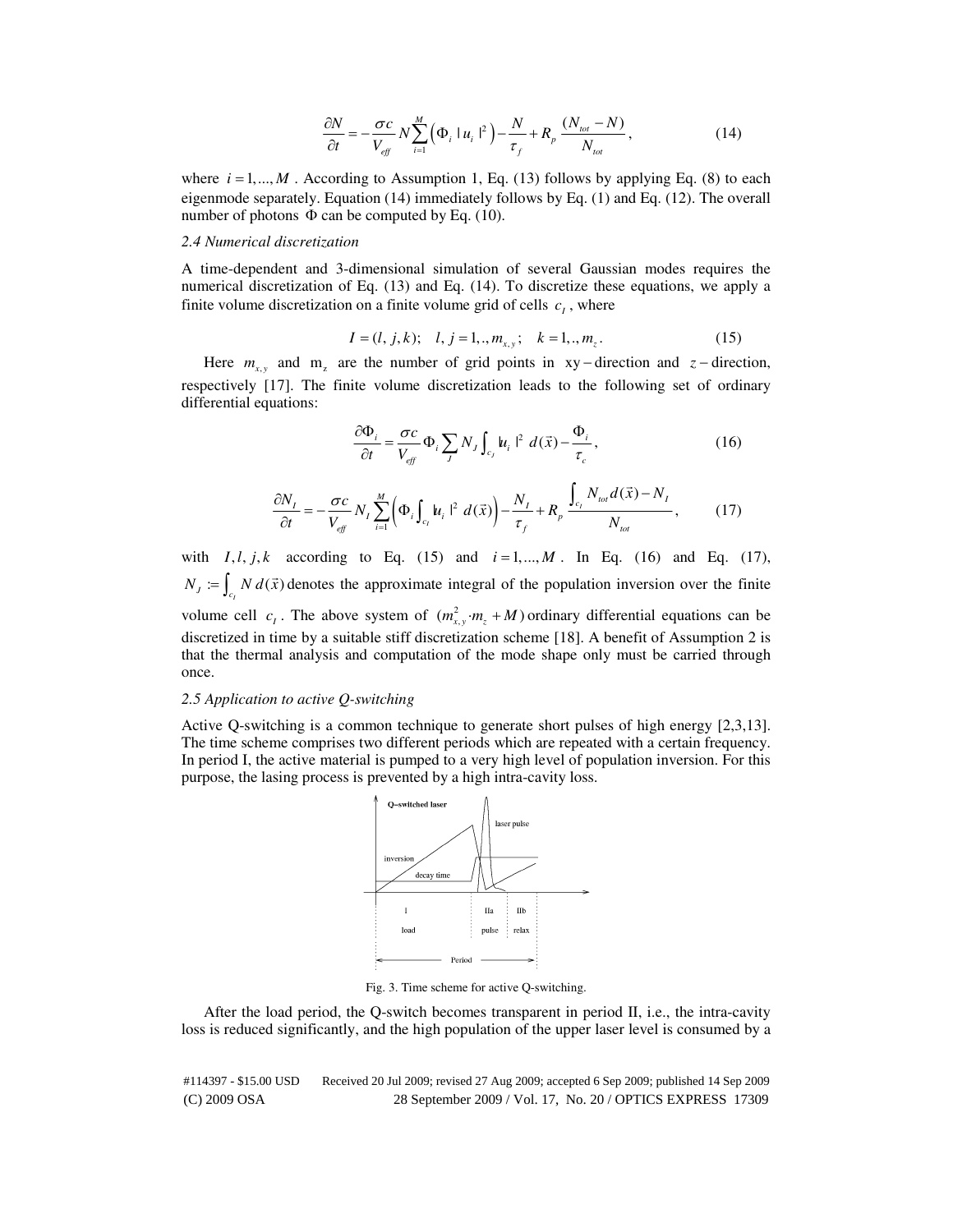short and highly energetic laser pulse. For numerical reasons it is useful to subdivide period II as shown in Fig. 3. Period IIa contains the laser pulse, and time period IIb is a relaxation period without any noticeable output power. Whereas period IIa requires a high numerical time resolution, period IIb can be simulated using much larger time steps.

According to the explanations of the principle of Q-switching given above, we introduce a time-dependent Q-switch loss  $L_{OS}(t)$  which results in a time-dependent resonator lifetime  $\tau_c(t)$  :

$$
L_{tot}(t) = L_{Res} - \log(1 - L_{QS}(t)),
$$
\n(18)

$$
\tau_c(t) = \frac{\tau_r}{L_{tot}(t)}.
$$
\n(19)

Equation (18) and Eq. (19) allow us to adapt our model for Q-switched lasers without further modifications of the rate equations. Now, let us explain the output quantities of our simulation, which are used to characterize the laser beam.

## *2.6 Computation of output power and beam quality*

Besides the characterization of the pulse shape, output power and beam quality are the main information obtained by the "Dynamic Multimode Analysis". According to [3], the output power  $P_{out,i}$  of the *i*-th mode can be calculated using the photon number  $\Phi_i$  as follows:

$$
P_{out,i}(t) = \frac{-\log(r_i)c}{2l_{opt}}(\hbar\omega)\Phi_i(t),
$$
\n(20)

$$
P_{average,i} = \frac{1}{T} \int_{0}^{T} P_{out,i}(t) \, dt,\tag{21}
$$

where  $r_r$  is the reflectivity of the output mirror. By Eq. (20) and Eq. (21), the overall output power of the laser is given by

$$
P_{out}(t) = \sum_{i} P_{out,i}(t),
$$
 (22)

$$
P_{average} = \sum_{i} P_{average,i} = \int_{0}^{T} P_{out}(t)dt.
$$
 (23)

The beam quality of a laser can be characterized by the beam quality factors  $M_{x/y}^2$ . Let  $p_{x/y,i}$  be the order of th i-th Gaussian mode in x/y-direction. Then, according to [19] and using Eq. (22), the beam quality factors  $M_{x/y}^2$  can be calculated by

$$
M_{x/y}^{2}(t) = \sum_{i} (2p_{x/y,i} + 1) \frac{P_{out,i}(t)}{P_{out}(t)}.
$$
 (24)

Equation (24) can be used to obtain the average beam quality factors [2,19] over the simulation time T:

$$
M_{x/y}^2 = \frac{\int_0^T M_{x/y}^2(t) \cdot P_{out}(t) dt}{\int_0^T P_{out}(t) dt}
$$
 (25)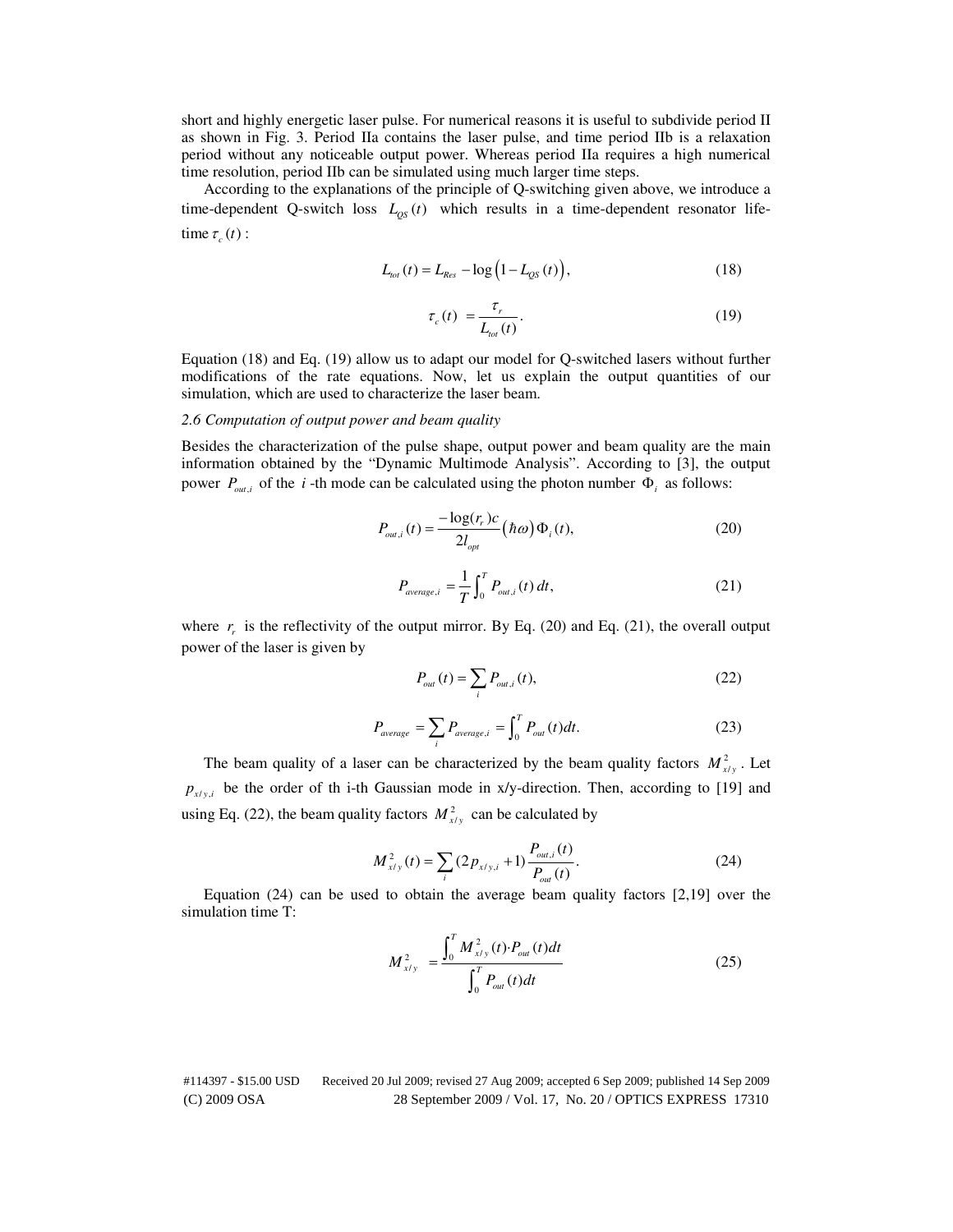Note that in Eq. (25) we have to take a weighted mean value of the time-dependent beam quality factors to compute the time-averaged beam quality factors  $M_{x/y}^2$  in agreement with ISO 11146 measurements [20]. Let us now describe our experimental setup.

## **3 Experimental setup**



Fig. 4. 3-dimensional view of the absorbed pump power density in the crystal. Absorption mainly occurs in the red areas close to the crystal end faces.

Experimental results were obtained using an actively Q-switched Nd:YAG laser at 1064 $nm$ . The resonator of length  $l_{res} = 1074$  *rm* contains a 0.3% doped slab crystal of length  $l_{\text{cryst}}$  = 26mm and an output mirror with a reflectivity of 95%. The laser crystal is end-pumped by two laser diodes at 805*nm* with a pump power between 7*W* and 14*W* each. The absorbed pump power distribution is shown in Fig. 4. The laser is actively Q-switched with a frequency of 1*kHz* and is designed for pulses of several hundred ns and high pulse stability. With a measured beam quality of  $M^2$  < 1.1, the Q-switched output beam is almost diffraction limited.

According to the pulse repetition frequency of 1*kHz* , in our simulations a load period of 990µ*s* and a combined pulse and relaxation period of 1000*ns* are used (see Fig. 3). For the material parameters, well-known values are used [21].

## **4. Results and discussion**

In this section we compare the results of our simulations with experimental data. Figure 5 shows the output power of a laser pulse as a function of time. The maximum output power predicted in this way is helpful to avoid damaging the crystal and other optical elements in the cavity.



Fig. 5. Simulated pulse shape in Q-switched mode.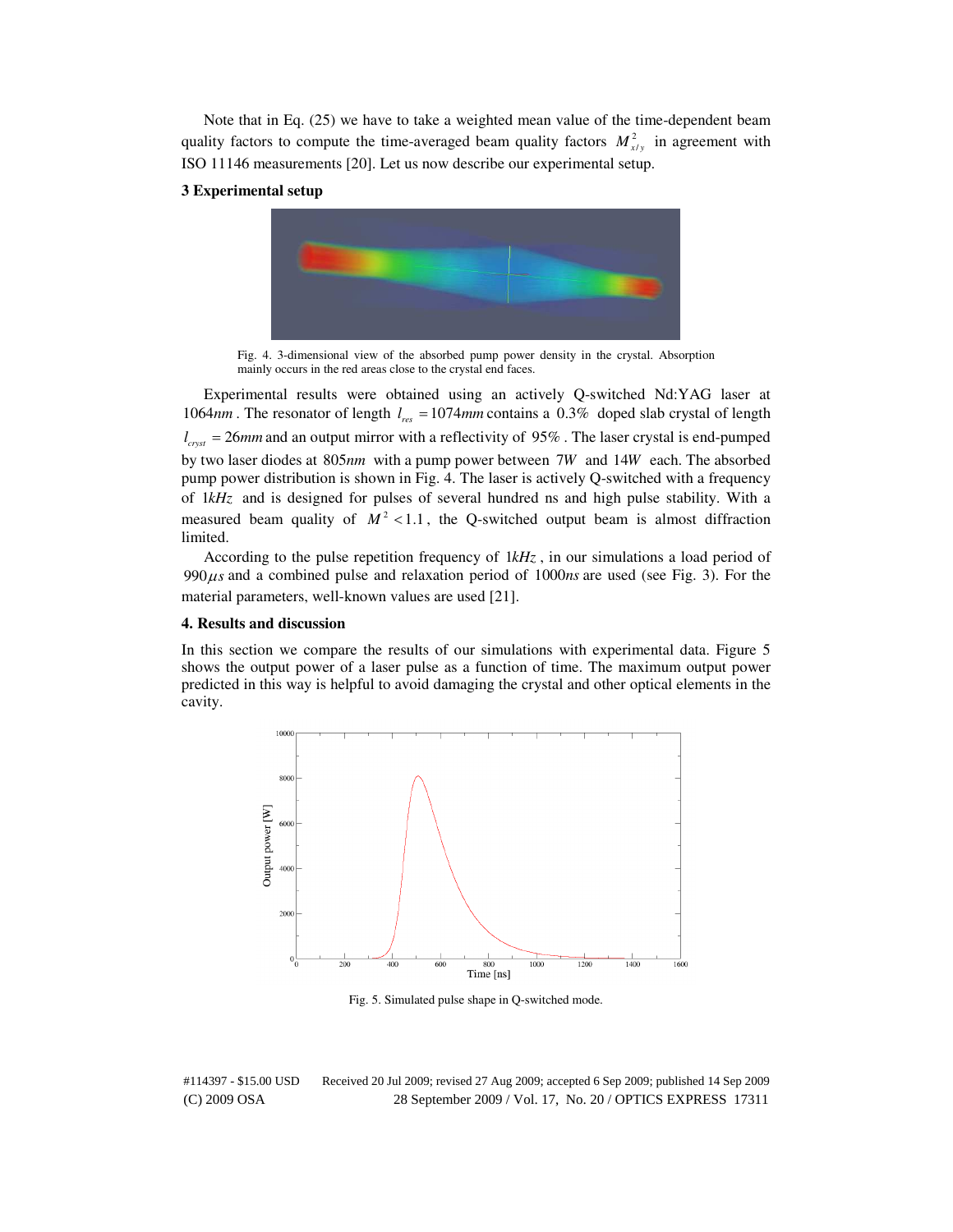In Fig. 6, the average output power, computed by the DMA according to Eq. (23), is compared with experimental data.



Fig. 6. Simulated and measured values of average output power in Q-switched mode.

All output power measurements are time-averaged values of the laser in Q-switched mode. As shown in Fig. 6, for low pumping power our simulation overestimates the output power. The reason is that we used the same absorption coefficients at 805*nm* and 0.3% doping density [21] for all our computations. However, in the experiment the laser is optimized for high output power and the emitted wavelength of the pump diode decreases for low pump power. Due to the sharp absorption spectrum at 805*nm* the effective absorption efficiency also decreases. In our simulation this behavior of the pump diodes is neglected. As a consequence, accurate simulation results for high output power and deviations for low output power are obtained as expected. Furthermore, the decreasing slope efficiency due to beginning instability of the resonator can be noticed in the simulation for 13.9*W* pump power per diode. For higher pump power, the resonator becomes unstable and does not contain any stable Gaussian resonator eigenmodes.

The dynamic evolution of the laser pulse in Fig. 5 provides information about pulse length and symmetry. The pulse length, depending on the pump power, is compared with experimental data in Fig. 7.



Fig. 7. Comparison of simulated and measured values of pulse duration (FWHM).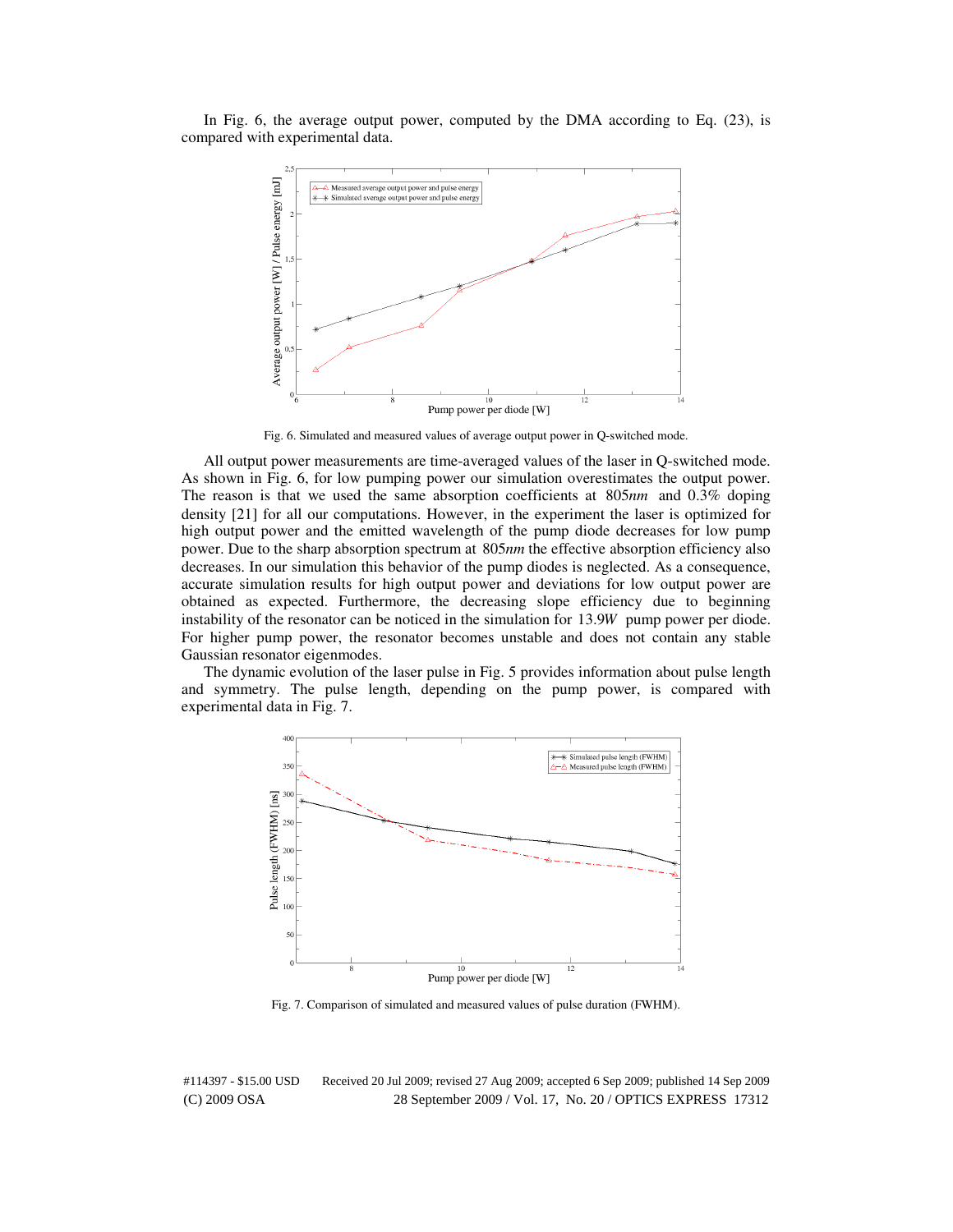In the range of high pump power for which the laser is designed, Fig. 7 shows that the simulation slightly overestimates the pulse length, but predicts the correct dependency on the pump power. However, for low pump power, we notice a strong increase in the measured pulse length. This can be again explained by the behavior of the pump diodes.

|                             | cw mode              | Q-switched mode      |
|-----------------------------|----------------------|----------------------|
| $P_{\text{average}}$ [W]    | 7.78                 | 1.89                 |
| $P_{max}$ [W]               | 293.06               | 8093.32              |
| $P_{\text{average},00}$ [W] | 2.61                 | 1.89                 |
| $P_{\text{average},10}$ [W] | 2.61                 | $3.3 \cdot 10^{-10}$ |
| $P_{\text{average},01}$ [W] | 2.55                 | $3.1 \cdot 10^{-10}$ |
| $P_{average, 11}$ [W]       | $4.1 \cdot 10^{-40}$ | $3.3 \cdot 10^{-25}$ |
| $P_{\text{average},20}$ [W] | $4.3 \cdot 10^{-40}$ | $3.3 \cdot 10^{-25}$ |
| $P_{\text{average},02}$ [W] | $4.3 \cdot 10^{-40}$ | $1.4 \cdot 10^{-23}$ |
| $P_{\text{average},21}$ [W] | $1.7 \cdot 10^{-40}$ | $5.2 \cdot 10^{-38}$ |
| $P_{\text{average},12}$ [W] | $1.7 \cdot 10^{-40}$ | $5.0 \cdot 10^{-38}$ |
| $P_{\text{average},22}$ [W] | $1.2 \cdot 10^{-40}$ | $1.5 \cdot 10^{-42}$ |
| $M_{x}^{2}$                 | 1.67                 | 1.0                  |
|                             | 1.66                 | 1.0                  |

**Table 1. To compare the laser beam in cw and Q-switched operation, average values for the output power of the resonator eigenmodes, the maximum and averaged overall output power, and the beam quality are given.** 

Table 1 shows the simulated output power of each mode in cw and Q-switched operation. Furthermore, the time-averaged beam quality factors  $M_{x,y}^2$  computed by Eq. (25) are given. The dynamic behavior of output power and beam quality which is needed for Eq. (25) is shown in Fig. 8 for cw and in Fig. 9 for Q-switched operation. Note that for the computation of time-averaged output power and beam quality in cw mode, we only integrate over the time period when the laser has almost reached its steady-state behavior (see Fig. 8). Furthermore, note that we chose the same initial value for all considered modes. Therefore, Fig. 8, and Fig. 9 show a high  $M^2$  value at the beginning. This, however, does not influence the simulation, because as soon as the output power increases, the beam shape is determined by mode competition.

According to Table 1, Fig. 8, and Fig. 9, the simulated beam quality factor  $M^2$  is about 1.7 for cw and 1.0 for Q-switched operation. Thus, the predicted single-mode operation of the laser in Q-switched operation agrees with the laser specification of  $M^2$  < 1.1 (see Section 3).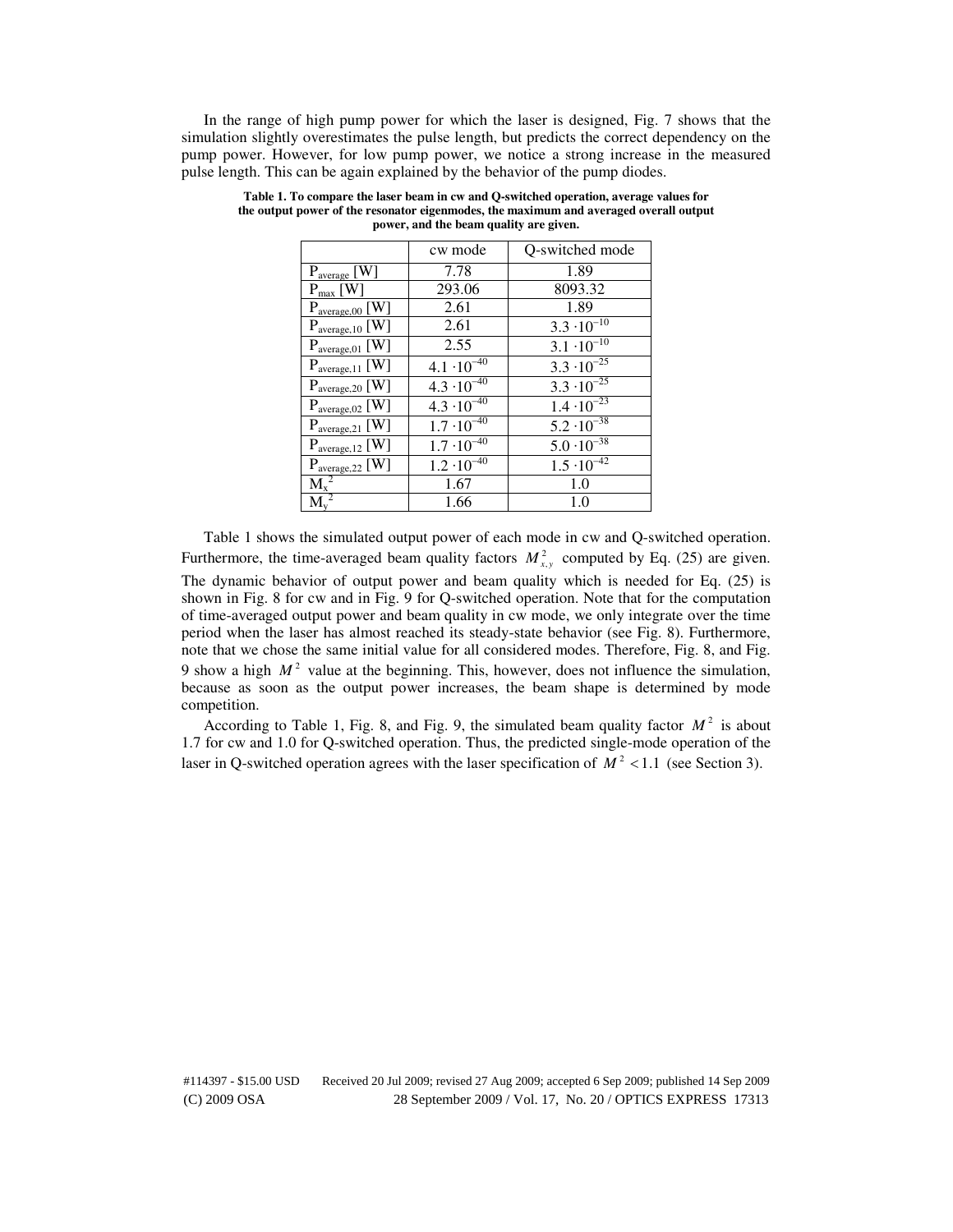

Fig. 8. Dynamic behavior of output power and beam quality in cw-operation.



Fig. 9. Dynamic behavior of output power and beam quality for Q-switched operation.

Similar results for output power, pulse energy, and pulse shape can be obtained by an analytic model  $[2,22]$  or the solution of rate equations with a fixed mode shape  $[5-7,23]$ . However, DMA additionally computes the beam profile and the beam quality. This is not possible by common rate equation models. An interesting result is that DMA correctly predicts differences in mode competition for cw and Q-switched operation, which cause different beam qualities.

Let us analyze mode competition for cw and Q-switched operation in more detail. For this we use the dynamic 3-dimensional simulation results for beam profile and population inversion as shown in Fig. 10 and Fig. 11.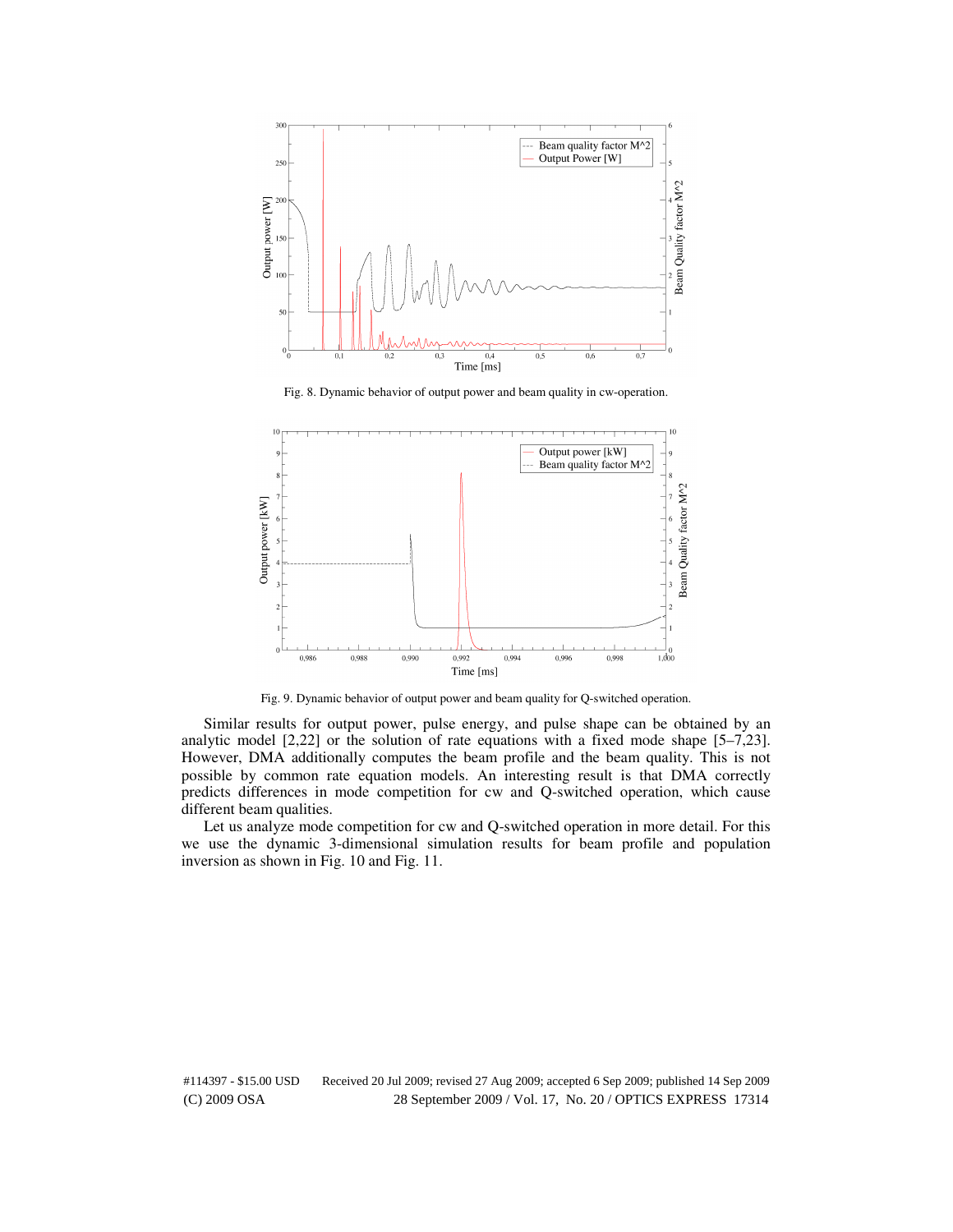

Fig. 10. (a) Transverse beam profile in cw operation [\(Media 1\)](http://www.opticsexpress.org/viewmedia.cfm?URI=oe-17-20-17303-1). (b) 3-dimensional view of the cw distribution of the population inversion density [\(Media 2\).](http://www.opticsexpress.org/viewmedia.cfm?URI=oe-17-20-17303-2)

In case of cw operation, Fig.  $10(a)(\text{Media } 1)$  shows the dynamic behavior of the laser beam and the occurring mode competition. The evolution of the population inversion density is shown in Fig.  $10(b)(Media 2)$ . Observe that cw operation leads to a smooth transverse distribution of the population inversion. Since the fundamental mode does not overlap perfectly with the population inversion density, from time to time, higher-order modes are needed to consume the population inversion at the peripheral regions.



Fig. 11. Dynamic behavior of the Q-switched laser during the numerical pulse period which is denoted as period II in Fig. 3. (a) Transverse beam profile at maximum output power during Qswitched operation [\(Media 3\).](http://www.opticsexpress.org/viewmedia.cfm?URI=oe-17-20-17303-3) (b) 3-dimensional view of the population inversion density at the end of a Q-switch period [\(Media 4\).](http://www.opticsexpress.org/viewmedia.cfm?URI=oe-17-20-17303-4) 

In case of Q-switched operation, Fig. 11(a)[\(Media 3\)](http://www.opticsexpress.org/viewmedia.cfm?URI=oe-17-20-17303-3) shows a short TEM00 pulse. Since the laser was pumped far beyond threshold, the strong laser pulse burns a spatial hole into the center of the population inversion, which cannot be filled up during the current Q-switch period (see Fig.  $11(b)(Media 4)$ ). High-order modes would be needed to consume the population inversion at the outer regions. However, oscillation of these modes is impeded by their overlap with the hole in the center of the population inversion. The first spikes of the transient oscillation in Fig. 8 as well as the laser pulse in Fig. 9 show this effect. In cw operation, Fig. 8 shows that these spikes are followed by several high-order mode spikes before the laser finally reaches its steady state. In Q-switched operation, Fig. 9 shows an increasing beam quality factor  $M^2$  at the end of the pulse period. However, before any highorder modes can gain significant power, the current pulse period ends and the cavity loss is increased by the Q-switch again. This leads to the different values for the beam quality given in Table 1.

Figure 12 shows the dynamic behavior of the population inversion. Here, the DMA provides useful information about the generated population inversion during the load period.